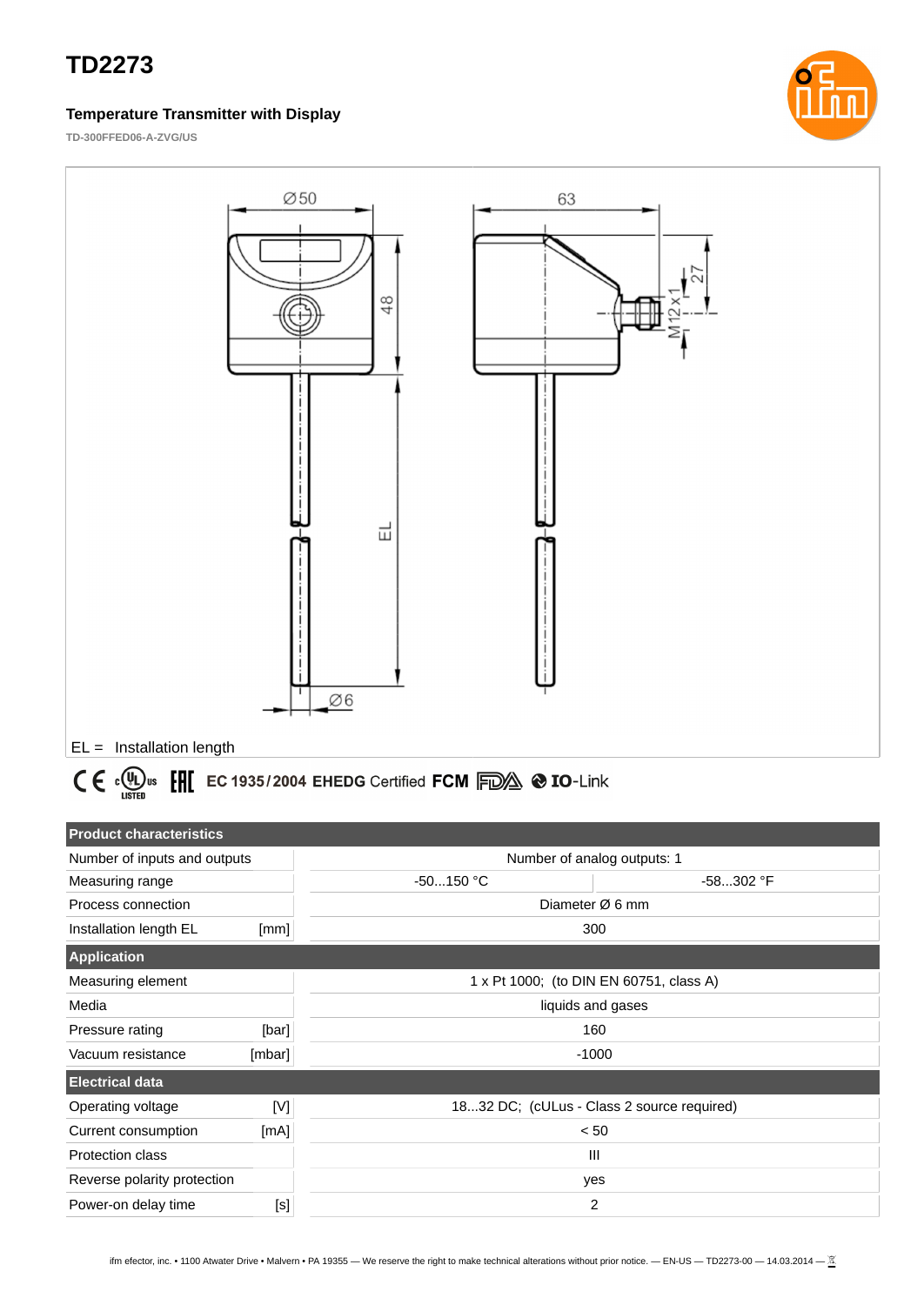### **TD2273**

#### **Temperature Transmitter with Display**

**TD-300FFED06-A-ZVG/US**



| <b>Inputs / outputs</b>        |            |                                                                          |                                                                          |  |
|--------------------------------|------------|--------------------------------------------------------------------------|--------------------------------------------------------------------------|--|
| Number of inputs and outputs   |            | Number of analog outputs: 1                                              |                                                                          |  |
| <b>Outputs</b>                 |            |                                                                          |                                                                          |  |
| Total number of outputs        |            | 1                                                                        |                                                                          |  |
| Output signal                  |            |                                                                          | analog signal; IO-Link; (configurable)                                   |  |
| Number of analog outputs       |            | 1                                                                        |                                                                          |  |
| Analog current output          | [mA]       | 420                                                                      |                                                                          |  |
| Max. load                      | $[\Omega]$ | 300                                                                      |                                                                          |  |
| Short-circuit protection       |            | yes                                                                      |                                                                          |  |
| Overload protection            |            | yes                                                                      |                                                                          |  |
| <b>Measuring/setting range</b> |            |                                                                          |                                                                          |  |
| Measuring range                |            | $-50150$ °C                                                              | -58302 °F                                                                |  |
| Factory setting                |            | $0300$ °F                                                                |                                                                          |  |
| Resolution                     |            |                                                                          |                                                                          |  |
| Resolution of analog output    | [K]        | 0.04                                                                     |                                                                          |  |
| Resolution of display          | [K]        | 0.28                                                                     |                                                                          |  |
| <b>Accuracy / deviations</b>   |            |                                                                          |                                                                          |  |
| Precision analog output        | [K]        | $\pm$ 0,3 + ( $\pm$ 0,1 % MS)                                            |                                                                          |  |
| Temperature coefficient        |            |                                                                          |                                                                          |  |
| [% of the span $/$ 10 K]       |            | 0,1; (In case of deviation from the reference condition 25 $^{\circ}$ C) |                                                                          |  |
| <b>Reaction times</b>          |            |                                                                          |                                                                          |  |
| Dynamic response T05 / T09     | [s]        | 1/3                                                                      |                                                                          |  |
| <b>Interfaces</b>              |            |                                                                          |                                                                          |  |
| Communication interface        |            | IO-Link                                                                  |                                                                          |  |
| Transmission type              |            | COM2 (38,4 kBaud)                                                        |                                                                          |  |
| IO-Link revision               |            | 1.1                                                                      |                                                                          |  |
| <b>Operating conditions</b>    |            |                                                                          |                                                                          |  |
| Ambient temperature            | [°C]       | $-2580$                                                                  |                                                                          |  |
| Storage temperature            | [°C]       | $-40100$                                                                 |                                                                          |  |
| Protection                     |            | IP 67; IP 68; IP 69K                                                     |                                                                          |  |
| <b>Tests / approvals</b>       |            |                                                                          |                                                                          |  |
| <b>EMC</b>                     |            | DIN EN 61000-6-2                                                         |                                                                          |  |
|                                |            | DIN EN 61000-6-3                                                         |                                                                          |  |
| Shock resistance               |            | DIN IEC 68-2-27                                                          | 50 g (11 ms)                                                             |  |
| Vibration resistance           |            | <b>DIN IEC 68-2-6</b>                                                    | 10 g (102000 Hz)                                                         |  |
| <b>MTTF</b>                    | [years]    | 407                                                                      |                                                                          |  |
| Note on approval               |            |                                                                          | Factory certificate available as download at www.factory-certificate.ifm |  |
| UL approval                    |            | UL approval number                                                       | K001                                                                     |  |